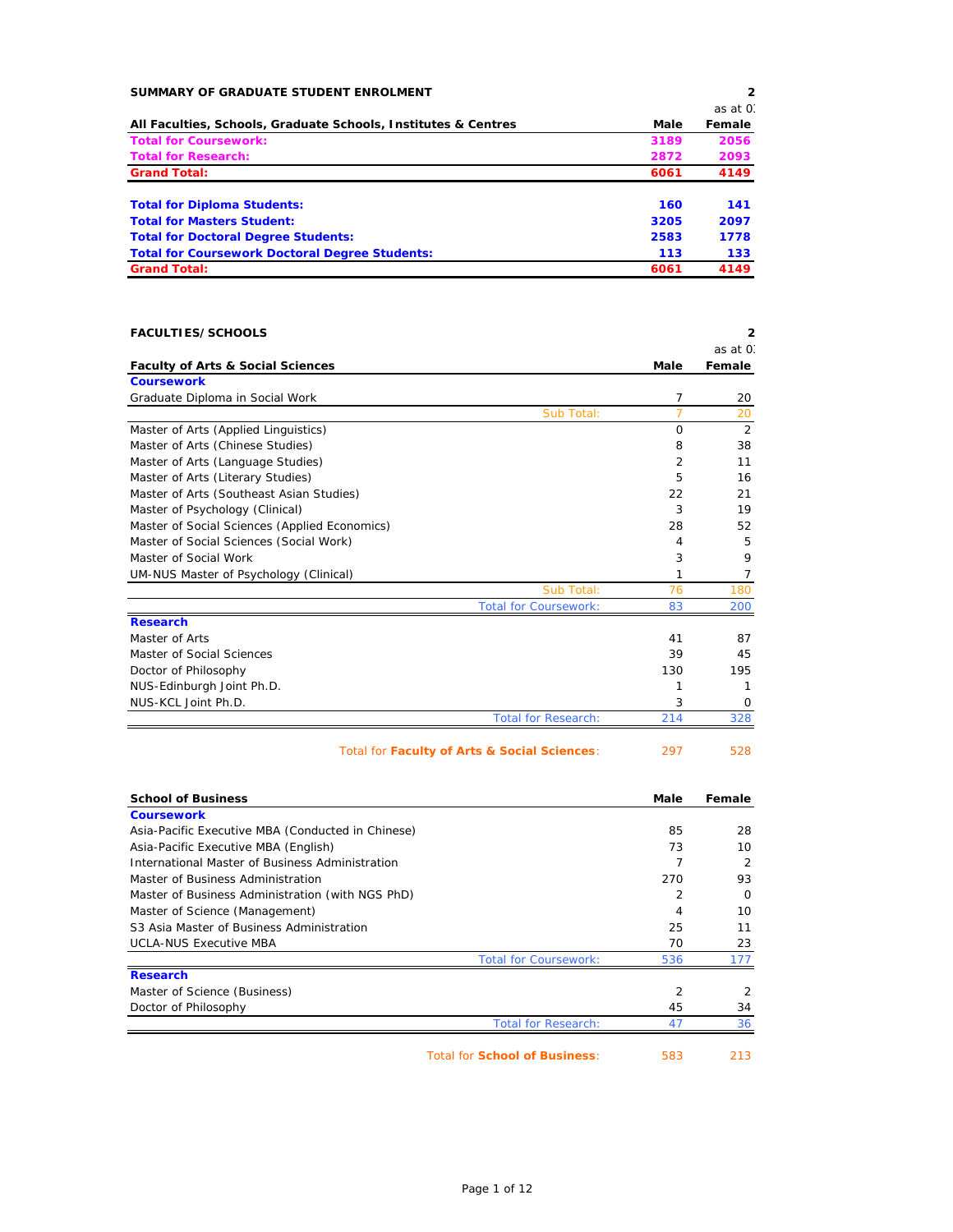| <b>School of Computing</b>                                                                  | Male                | Female              |
|---------------------------------------------------------------------------------------------|---------------------|---------------------|
| <b>Coursework</b>                                                                           |                     |                     |
| Master of Computing<br><b>Total for Coursework:</b>                                         | 134<br>134          | 42<br>42            |
| <b>Research</b>                                                                             |                     |                     |
| Master of Science                                                                           | 17                  | 5                   |
| Doctor of Philosophy                                                                        | 270                 | 71                  |
| <b>Total for Research:</b>                                                                  | 287                 | 76                  |
| Total for School of Computing:                                                              | 421                 | 118                 |
| <b>Faculty of Dentistry</b>                                                                 | Male                | Female              |
| <b>Coursework</b>                                                                           |                     |                     |
| Graduate Diploma in Dental Implantology                                                     | 3                   | 2                   |
| Sub Total:<br>Master of Dental Surgery (Endodontics)                                        | 3<br>$\overline{2}$ | $\overline{2}$<br>6 |
| Master of Dental Surgery (Oral & Maxillofacial Surgery)                                     | 6                   | $\overline{2}$      |
| Master of Dental Surgery (Orthodontics)                                                     | 6                   | 10                  |
| Master of Dental Surgery (Periodontology)                                                   | $\overline{2}$      | $\overline{7}$      |
| Master of Dental Surgery (Prosthodontics)                                                   | 0                   | 6                   |
| Sub Total:                                                                                  | 16                  | 31                  |
| <b>Total for Coursework:</b>                                                                | 19                  | 33                  |
| <b>Research</b>                                                                             |                     |                     |
| Master of Science                                                                           | 2                   | 6                   |
| Doctor of Philosophy                                                                        | 9                   | 5                   |
| <b>Total for Research:</b>                                                                  | 11                  | 11                  |
| Total for Faculty of Dentistry:                                                             | 30                  | 44                  |
| <b>School of Design &amp; Environment</b>                                                   | Male                | Female              |
| <b>Coursework</b>                                                                           |                     |                     |
| Master of Architecture                                                                      | 71                  | 83                  |
| Master of Arts (Urban Design)                                                               | 8                   | 9                   |
| Master of Landscape Architecture                                                            | $\overline{2}$      | 9                   |
| Master of Landscape Architecture Bridging Course                                            | $\Omega$            | 3                   |
| Master of Science (Building Performance & Sustainability)                                   | 27                  | 17                  |
| Master of Science (Building Science)                                                        | $\mathbf{1}$        | 0                   |
| Master of Science (Environmental Management)                                                | 24                  | 30                  |
| Master of Science (Integrated Sustainable Design)<br>Master of Science (Project Management) | 8                   | 20                  |
| Master of Science (Real Estate)                                                             | 49<br>27            | 27<br>19            |
| <b>Total for Coursework:</b>                                                                | 217                 | 217                 |
| <b>Research</b>                                                                             |                     |                     |
| Master of Arts (Architecture)                                                               | 3                   | 3                   |
| Master of Arts (Industrial Design)                                                          | $\overline{2}$      | 1                   |
| Master of Science (Building)                                                                | 2                   | 3                   |
| Master of Science (Real Estate and Urban Economics)                                         | 4                   | 2                   |
| Doctor of Philosophy                                                                        | 46                  | 41                  |
| <b>Total for Research:</b>                                                                  | 57                  | 50                  |
| Total for School of Design & Environment:                                                   | 274                 | 267                 |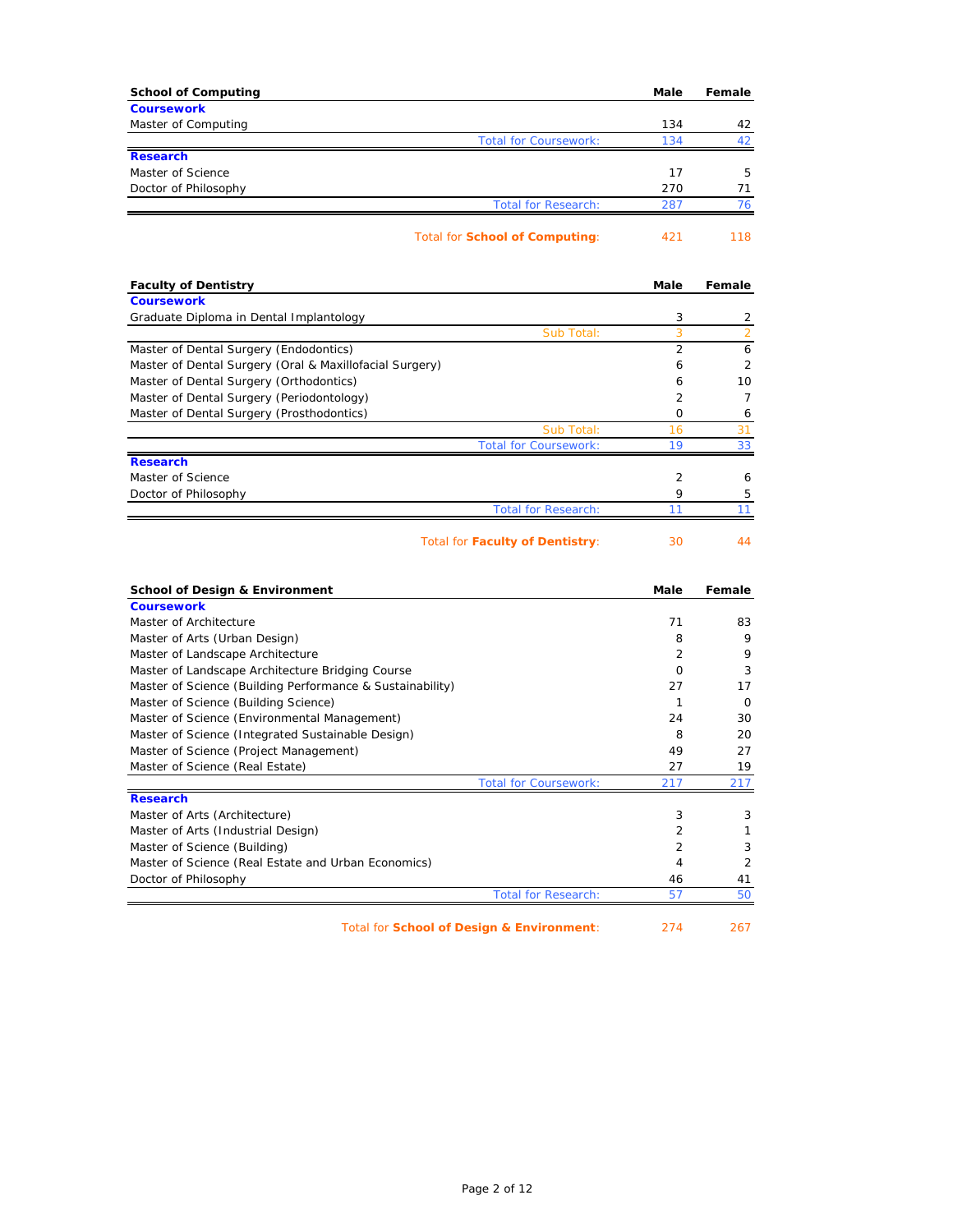| <b>Faculty of Engineering</b>                                 | Male           | Female         |
|---------------------------------------------------------------|----------------|----------------|
| <b>Coursework</b>                                             |                |                |
| Graduate Diploma in Aviation Management                       | 3              | 1              |
| Sub Total:                                                    | $\overline{3}$ | $\mathbf{1}$   |
| M.Sc (Hydraulic Engrg & Water Resources Mgmt)                 | 29             | 12             |
| Master of Science (Chemical Engineering)                      | 45             | 20             |
| Master of Science (Civil Engineering)                         | 88             | 29             |
| Master of Science (Electrical Engineering)                    | 175            | 86             |
| Master of Science (Environmental Engineering)                 | 21             | 37             |
| Master of Science (Geotechnical Engineering)                  | 38             | 8              |
| Master of Science (Industrial and Systems Engineering)        | 120            | 56             |
| Master of Science (Intellectual Property Management)          | 11             | 6              |
| Master of Science (Management of Technology)                  | 106            | 35             |
| Master of Science (Materials Science and Engineering)         | 25             | 13             |
| Master of Science (Mechanical Engineering)                    | 106            | 13             |
| Master of Science (Mechatronics)                              | 22             | $\overline{4}$ |
| Master of Science (Offshore Technology)                       | 55             | 5              |
| Master of Science (Safety, Health & Environmental Technology) | 54             | 33             |
| Master of Science (Supply Chain Management)                   | 27             | 24             |
| Master of Science (Systems Design and Management)             | 31             | 11             |
| Master of Science (Transportation Systems and Management)     | 12             | 16             |
| Sub Total:                                                    | 965            | 408            |
| <b>Total for Coursework:</b>                                  | 968            | 409            |
| <b>Research</b>                                               |                |                |
| Master of Engineering                                         | 109            | 52             |
| Doctor of Philosophy                                          | 887            | 395            |
| NUS-ICL Joint Ph.D. (FoE)                                     | 3              | 0              |
| NUS-SUPELEC Joint Ph.D.                                       | 1              | 0              |
| NUS-TU/E Joint Ph.D.                                          | $\Omega$       | 1              |
| NUS-UIUC Joint Ph.D.                                          | 2              | $\overline{2}$ |
| <b>Total for Research:</b>                                    | 1002           | 450            |
|                                                               |                |                |
| <b>Total for Faculty of Engineering:</b>                      | 1970           | 859            |
| <b>Faculty of Law</b>                                         | Male           | Female         |
| <b>Coursework</b>                                             |                |                |
| Graduate Diploma in Maritime & Arbitration                    | 12             | 1              |
| Sub Total:                                                    | 12             | 1              |

| Sub Total:                                              | 12 |    |
|---------------------------------------------------------|----|----|
| Master of Laws                                          | 9  | 12 |
| Master of Laws (Asian Legal Studies)                    |    | 6  |
| Master of Laws (Corporate & Financial Services Law)     | 18 | 30 |
| Master of Laws (Intellectual Property & Technology Law) | 5  | 8  |
| Master of Laws (International & Comparative Law)        | 6  | 12 |
| Master of Laws (International Business Law)             | 16 | 21 |
| Master of Laws (Maritime Law)                           |    | 6  |
| Sub Total:                                              | 63 | 95 |
| <b>Total for Coursework:</b>                            | 75 | 96 |
| <b>Research</b>                                         |    |    |
| Master of Laws                                          |    | ∩  |
| Doctor of Philosophy                                    | 11 | 8  |
| <b>Total for Research:</b>                              | 12 |    |

Total for **Faculty of Law**: 87 104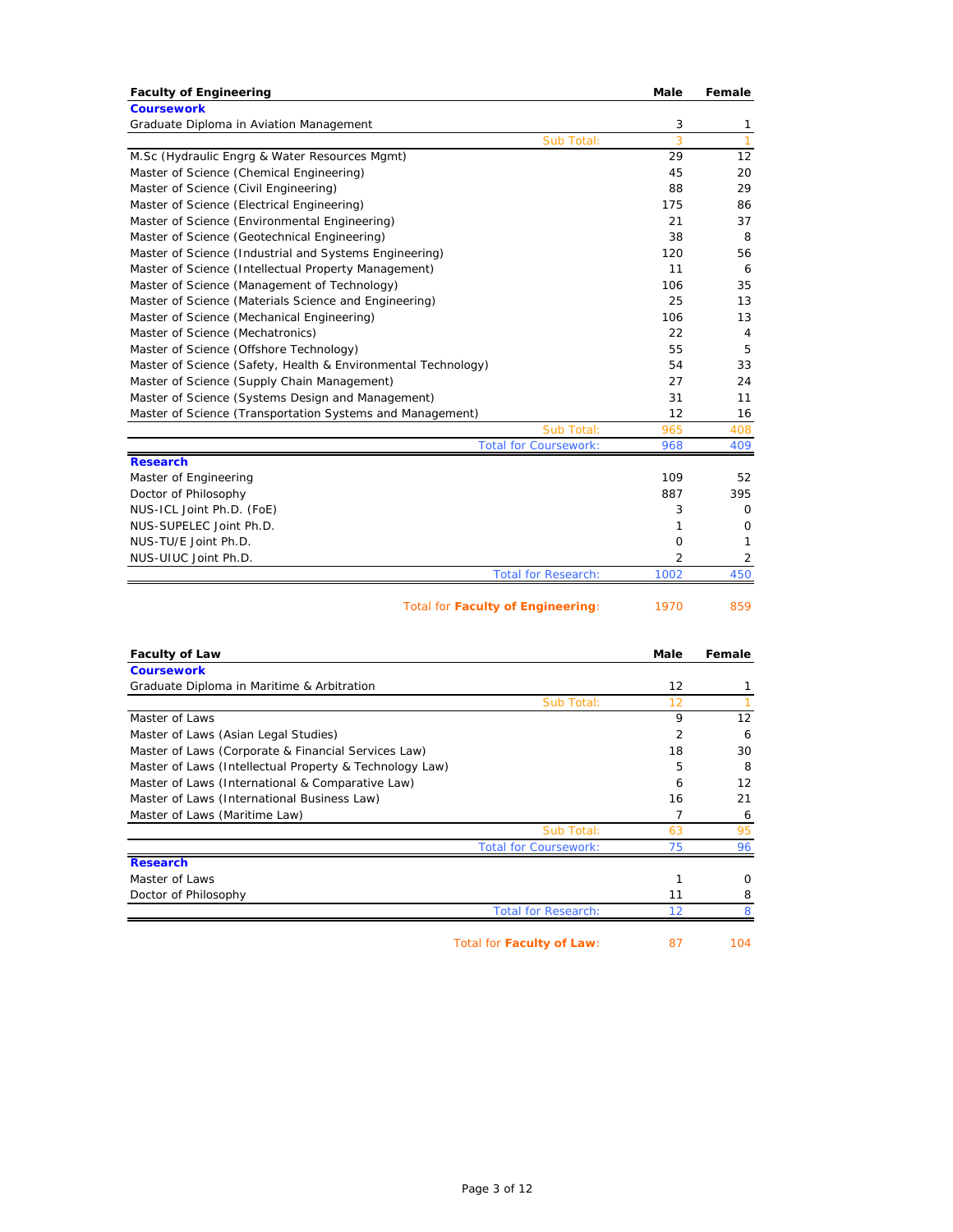| Lee Kuan Yew School of Public Policy                        | Male      | Female                                                                                    |
|-------------------------------------------------------------|-----------|-------------------------------------------------------------------------------------------|
| <b>Coursework</b>                                           |           |                                                                                           |
| Master in Public Administration                             | 47        | 36                                                                                        |
| Master in Public Administration and Management              | 53        | 13                                                                                        |
| Master in Public Management                                 | 19        | 5                                                                                         |
| Master in Public Policy                                     | 57        | 100                                                                                       |
| <b>Total for Coursework:</b><br><b>Research</b>             | 176       | 154                                                                                       |
| Master of Science                                           | 0         | $\mathbf{1}$                                                                              |
| Doctor of Philosophy                                        | 15        | 13                                                                                        |
| <b>Total for Research:</b>                                  | 15        | 14                                                                                        |
| Total for Lee Kuan Yew School of Public Policy:             | 191       | 168                                                                                       |
| Saw Swee Hock School of Public Health                       | Male      | Female                                                                                    |
| <b>Coursework</b>                                           |           |                                                                                           |
| Graduate Diploma in Applied Epidemiology                    | 0         | 1                                                                                         |
| Sub Total:                                                  | $\circ$   | $\mathbf{1}$                                                                              |
| Master of Public Health                                     | 24        | 47                                                                                        |
| Sub Total:                                                  | 24        | 47                                                                                        |
| <b>Total for Coursework:</b>                                | 24        | 48                                                                                        |
| <b>Research</b><br>Master of Science                        | 1         | 5                                                                                         |
|                                                             | 14        | 18                                                                                        |
|                                                             |           |                                                                                           |
| Doctor of Philosophy                                        |           |                                                                                           |
| PhD in Biostatistics<br><b>Total for Research:</b>          | 0<br>15   |                                                                                           |
| Total for Saw Swee Hock School of Public Health:            | 39        |                                                                                           |
| <b>Faculty of Science</b>                                   | Male      |                                                                                           |
| <b>Coursework</b>                                           |           |                                                                                           |
| Joint Master of Science in Industrial Chemistry             | 19        | 18                                                                                        |
| Master of Science (Applied Physics)                         | 14        | 4                                                                                         |
| Master of Science (Chemistry)                               | 28        |                                                                                           |
| Master of Science (Mathematics)                             | 19        | 12                                                                                        |
| Master of Science (Pharmaceutical Sciences and Technology)  | 10        | 19                                                                                        |
| Master of Science (Physics)                                 | 3         | $\mathbf{1}$                                                                              |
| Master of Science (Quantitative Finance)                    | 39        | 31                                                                                        |
| Master of Science (Statistics)                              | 52        |                                                                                           |
| Master of Science in Financial Engineering                  | 187       |                                                                                           |
| NUS-ANU Master of Science (Science Communication)           | 15        | 16                                                                                        |
| Doctor of Pharmacy<br><b>Total for Coursework:</b>          | 1<br>387  |                                                                                           |
| <b>Research</b>                                             |           |                                                                                           |
| Master of Science                                           | 41        |                                                                                           |
| Doctor of Philosophy                                        | 537       |                                                                                           |
| NUS-ICL Joint Ph.D. (FoS)                                   | 3         |                                                                                           |
| NUS-IITM Joint Ph.D.                                        | 0         | 1                                                                                         |
| NUS-KCL Joint Ph.D.                                         | 0         | 411<br>1                                                                                  |
| Ph.D. in Mechanobiology (FoS)<br><b>Total for Research:</b> | 12<br>593 | $\mathbf{1}$<br>24<br>72<br>Female<br>39<br>62<br>63<br>16<br>281<br>38<br>2<br>12<br>465 |

Total for **Faculty of Science**: 980 746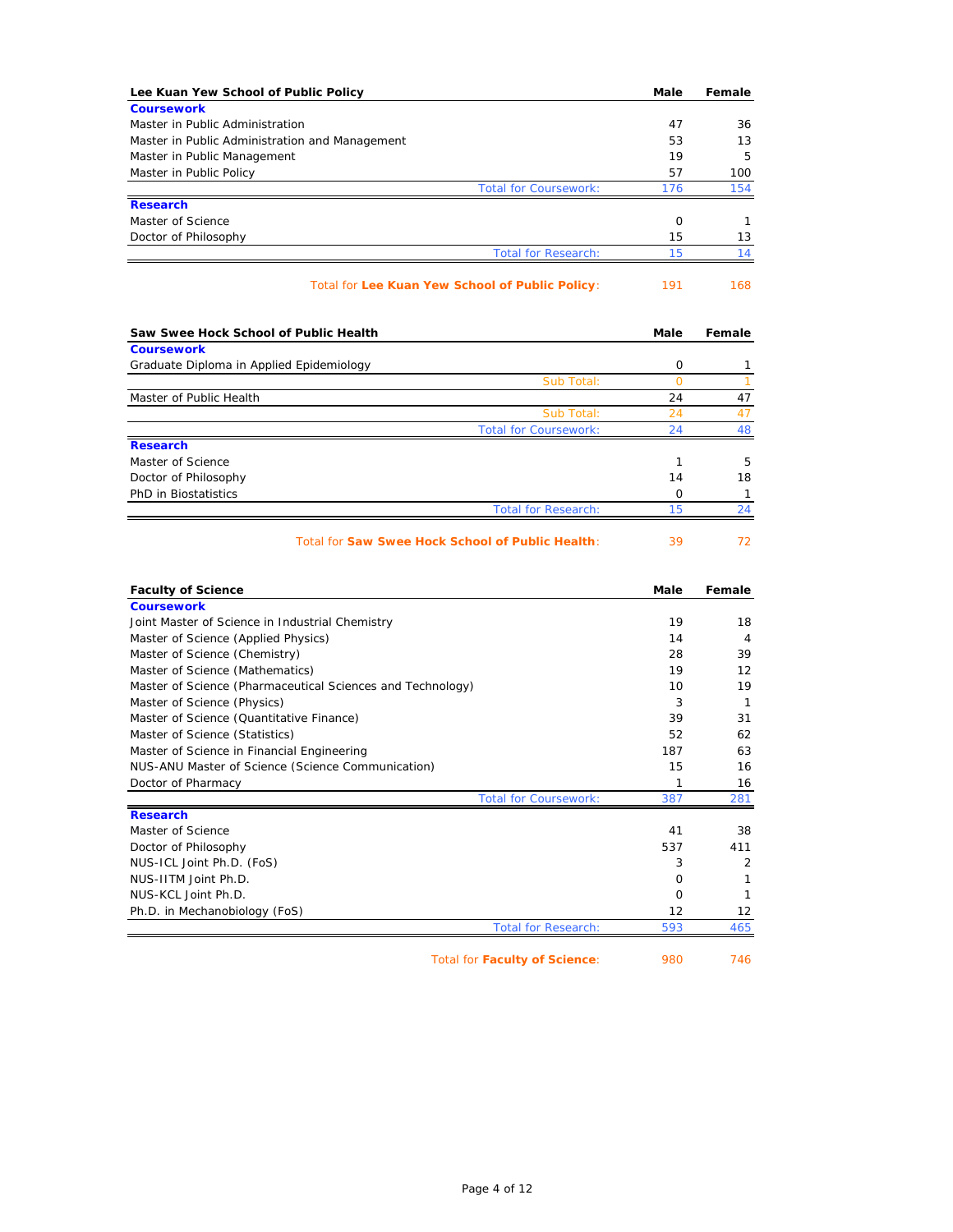| Yong Loo Lin School of Medicine                                    | Male           | Female         |
|--------------------------------------------------------------------|----------------|----------------|
| <b>Coursework</b>                                                  |                |                |
| Graduate Diploma in Family Medicine                                | 45             | 36             |
| Graduate Diploma in Family Practice Dermatology                    | 15             | 16             |
| Graduate Diploma in Geriatric Medicine                             | 8              | 9              |
| Graduate Diploma in Mental Health                                  | 14             | 13             |
| Graduate Diploma in Occupational Medicine                          | 13             | 1              |
| Sub Total:                                                         | 95             | 75             |
| Master of Clinical Investigation                                   | 12             | 9              |
| Master of Medicine (Emergency Medicine)                            | 17             | 9              |
| Master of Medicine (Internal Medicine)                             | 14             | 9              |
| Master of Medicine (Ophthalmology)                                 | 3              | 1              |
| Master of Medicine (Orthopaedic Surgery)                           | 9              | $\overline{2}$ |
| Master of Medicine (Paediatric Medicine)                           | 1              | 0              |
| Master of Medicine (Psychiatry)                                    | $\overline{2}$ | $\overline{2}$ |
| Master of Medicine (Surgery)                                       | 3              | 1              |
| Master of Nursing                                                  | 4              | 46             |
| Master of Science (Speech and Language Pathology)                  | $\overline{2}$ | 26             |
| Sub Total:                                                         | 67             | 105            |
| <b>Total for Coursework:</b>                                       | 162            | 180            |
| <b>Research</b>                                                    |                |                |
| Graduate Programme                                                 | 1              | 1              |
| Joint M.Sc. in Infectious Diseases, Vaccinology and Drug Discovery | 1              | 6              |
| Master of Science                                                  | 23             | 57             |
| Master of Science (Nursing)                                        | $\mathbf 0$    | $\mathbf{1}$   |
| Doctor of Philosophy                                               | 188            | 284            |
| Doctor of Philosophy (Nursing)                                     | 3              | 16             |
| PhD in Cancer Biology                                              | 10             | 21             |
| <b>Total for Research:</b>                                         | 226            | 386            |
| Total for Yong Loo Lin School of Medicine:                         | 388            | 566            |
| Yong Siew Toh Conservatory of Music                                | Male           | Female         |
| <b>Coursework</b>                                                  |                |                |
| Graduate Diploma in Music Performance                              | 2              | 4              |
| <b>Total for Coursework:</b>                                       | $\overline{2}$ | 4              |
| Total for Yong Siew Toh Conservatory of Music:                     | $\overline{2}$ | 4              |
| Duke-NUS Graduate Medical School S'pore                            | Male           | Female         |
| <b>Coursework</b>                                                  |                |                |
| Doctor of Medicine                                                 | 112            | 117            |
| <b>Total for Coursework:</b>                                       | 112            | 117            |
| <b>Research</b>                                                    |                |                |
| Doctor Of Philosophy                                               | 12             | 22             |
| <b>Total for Research:</b>                                         | 12             | 22             |
| Total for Duke-NUS Graduate Medical School S'pore:                 | 124            | 139            |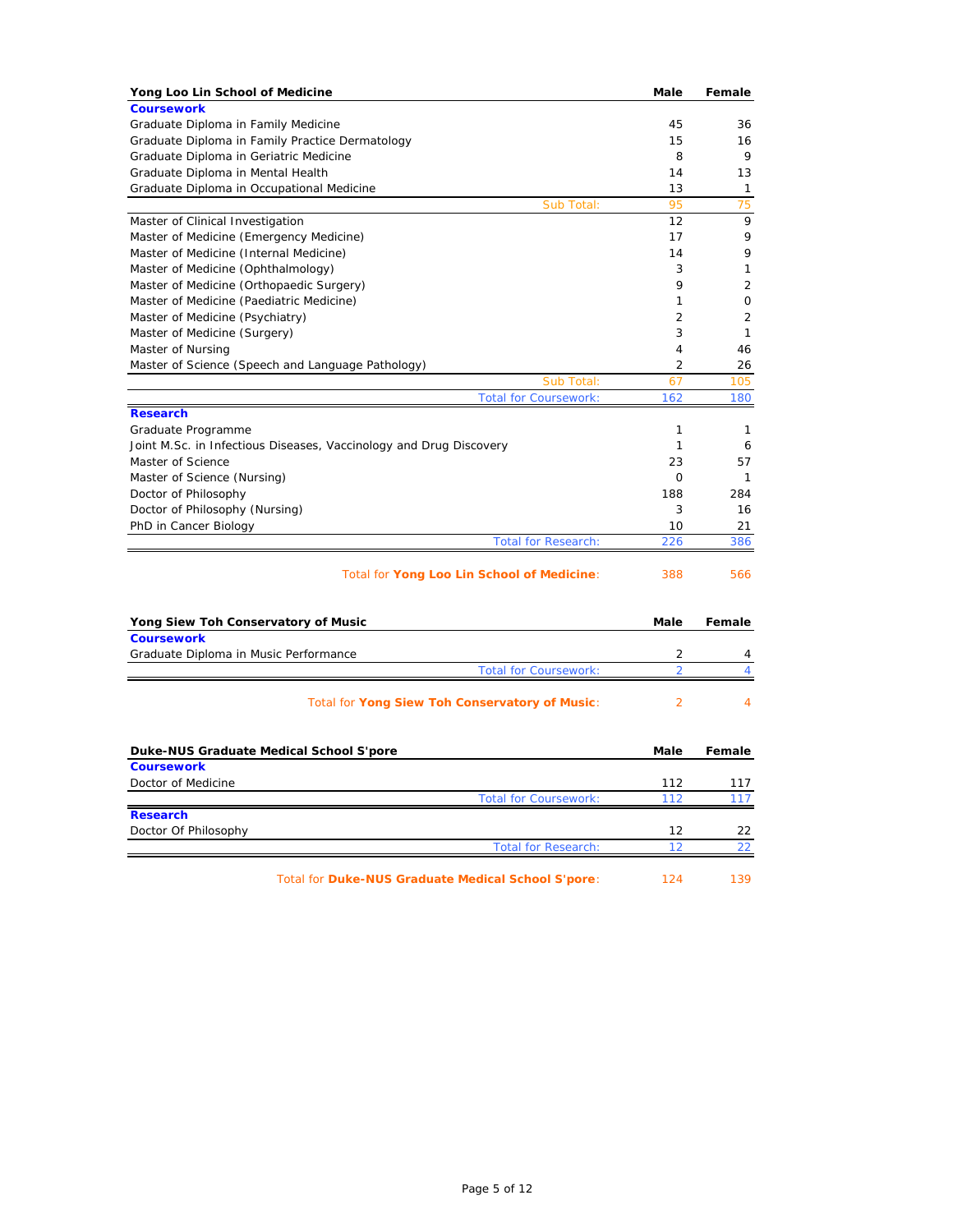## **INSTITUTES/CENTRES 2**

*as at 03*

| <b>Institute of Systems Science</b>                       | Male        | Female         |
|-----------------------------------------------------------|-------------|----------------|
| <b>Coursework</b>                                         |             |                |
| Graduate Diploma (Knowledge Engineering)                  | 4           | 0              |
| Graduate Diploma (Software Engineering)                   | 5           | 2              |
| Graduate Diploma in Systems Analysis                      | 29          | 35             |
| Sub Total:                                                | 38          | 37             |
| Master of Technology (Knowledge Engineering)              | 48          | 8              |
| Master of Technology (Software Engineering)               | 137         | 38             |
| Sub Total:                                                | 185         | 46             |
| <b>Total for Coursework:</b>                              | 223         | 83             |
| Total for Institute of Systems Science:                   | 223         | 83             |
| NUS Grad Sch for Integrative Sci & Engg                   | Male        | Female         |
| <b>Research</b>                                           |             |                |
| Doctor of Philosophy                                      | 331         | 188            |
| NUS-ICL Joint Ph.D. (NGS)                                 | 1           | $\overline{2}$ |
| Ph.D. in Mechanobiology (NGS)                             | 9           | 11             |
| <b>Total for Research:</b>                                | 341         | 201            |
| Total for NUS Grad Sch for Integrative Sci & Engg:        | 341         | 201            |
| Singapore-MIT Alliance                                    | Male        | Female         |
| <b>Research</b>                                           |             |                |
| Doctor of Philosophy                                      | 40          | 22             |
| <b>Total for Research:</b>                                | 40          | 22             |
| Total for Singapore-MIT Alliance:                         | 40          | 22             |
| Temasek Defence Systems Institute                         | <b>Male</b> | Female         |
| <b>Coursework</b>                                         |             |                |
| Master of Science (Defence Technology and Systems)        | 52          | 5              |
| <b>Total for Coursework:</b>                              | 52          | 5              |
| Total for Temasek Defence Systems Institute:              | 52          | 5              |
|                                                           |             |                |
| The Logistics Institute - Asia Pacific                    | Male        | Female         |
| <b>Coursework</b>                                         |             |                |
| Master of Science (Logistics and Supply Chain Management) | 19          | 10             |
| <b>Total for Coursework:</b>                              | 19          | 10             |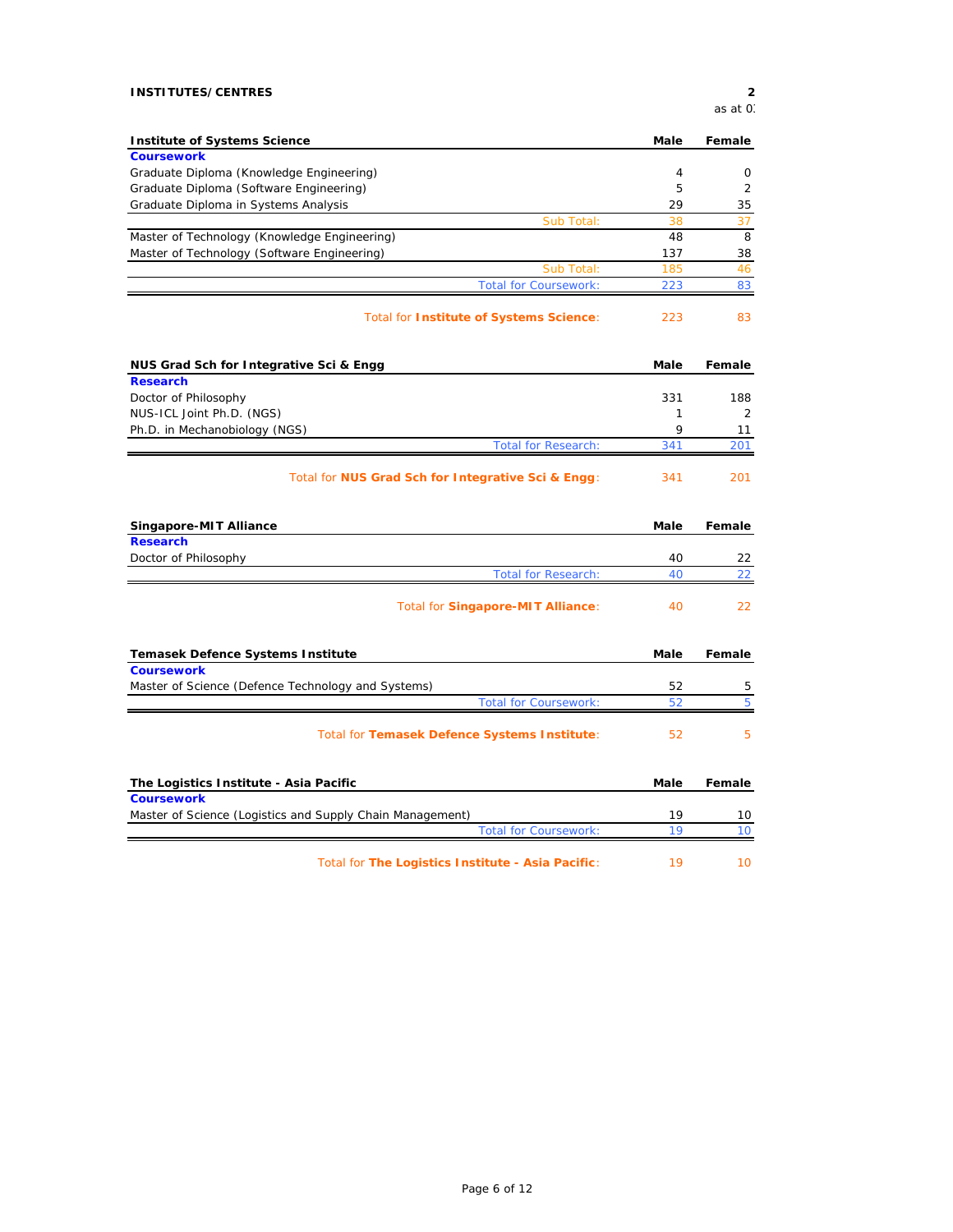| 012/2013<br>3 Sep 2012          |
|---------------------------------|
| Total<br>24!<br>1965            |
| 10210<br>301                    |
| 5302<br>4361<br>246             |
| 10<br>10<br>ľ                   |
| 012/2013<br>3 Sep 2012<br>Total |
|                                 |
| $\overline{c}$<br>46            |
| 13<br>$\overline{21}$           |
| 43<br>$\overline{22}$           |
| 80<br>9                         |
| 12<br>8<br>256                  |
|                                 |
| 128<br>84                       |
| 325<br>$\overline{c}$           |
| 3<br>54                         |
| 825                             |
| Total                           |
| 113<br>83                       |
| 9<br>363                        |
| $\overline{2}$<br>14            |
| 36<br>λ3                        |
|                                 |
| 4<br>9                          |
|                                 |

Page 7 of 12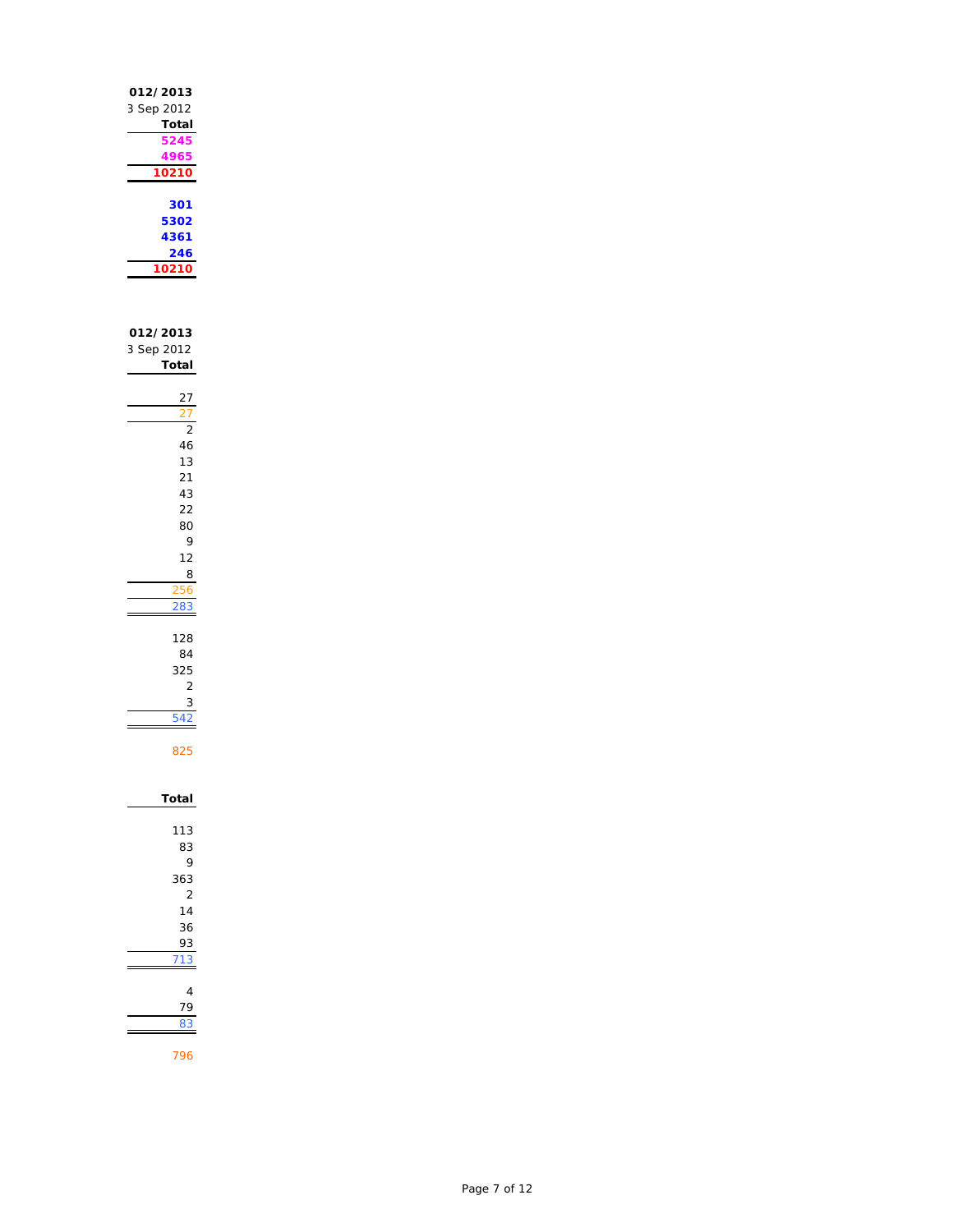| Total                                                                           |
|---------------------------------------------------------------------------------|
| 176<br>176                                                                      |
| 22<br>$\frac{341}{5}$<br>36<br>ׇ֠֕֓֕֓֕֓֕֓֡                                      |
| 539                                                                             |
| Total                                                                           |
| 5<br>5<br>8<br>8                                                                |
| 16<br>$\overline{9}$<br>6                                                       |
| 47<br>F                                                                         |
| 8<br>14<br>$\overline{2}$                                                       |
| 74                                                                              |
| Total                                                                           |
| 154<br>17<br>11<br>3<br>44<br>$\overline{1}$<br>54<br>28<br>76<br>46<br>34<br>4 |
| 6<br>3<br>5<br>6<br>87<br>$\overline{0}$<br>1                                   |
| 541                                                                             |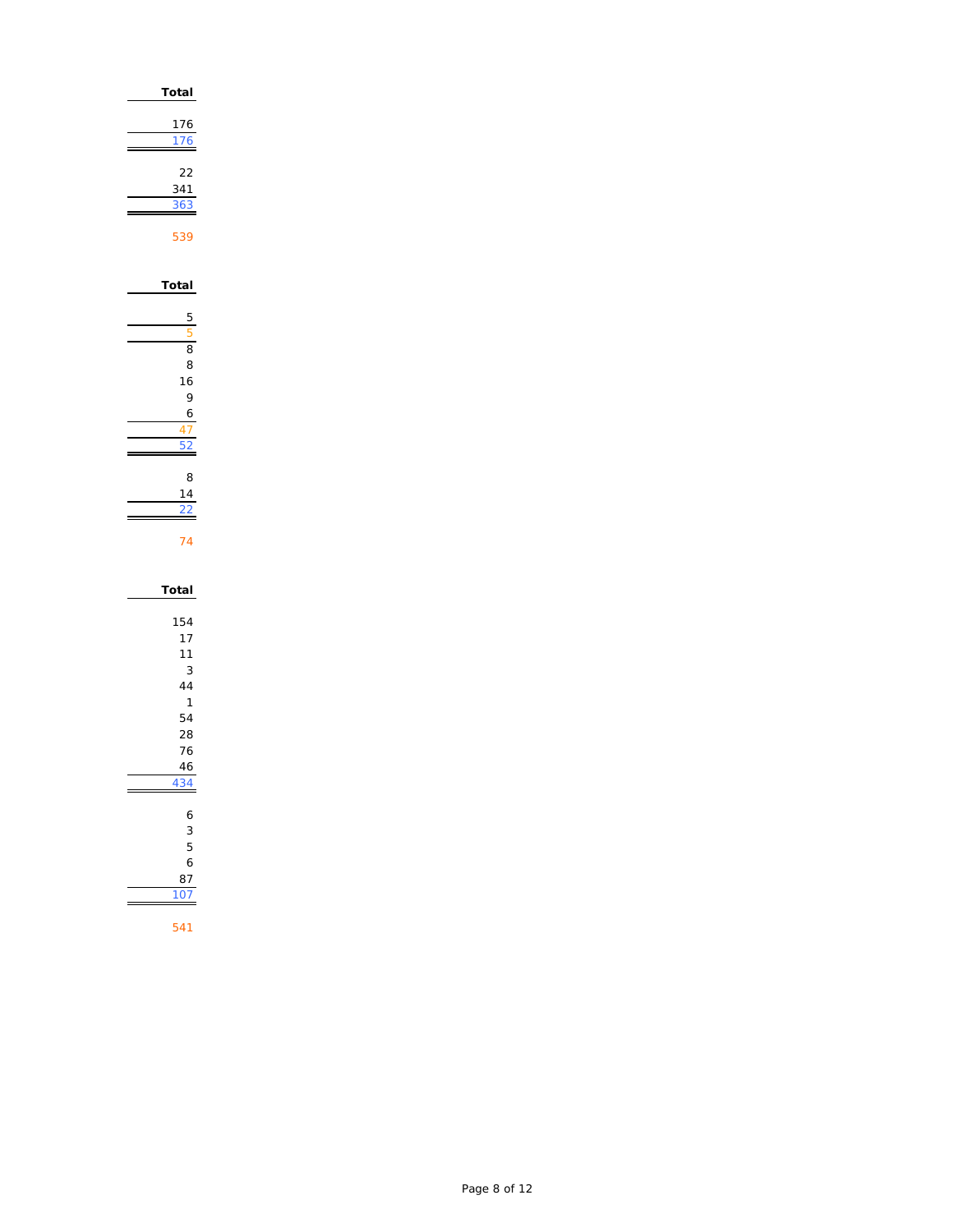| Total           |
|-----------------|
|                 |
| 4               |
| 4               |
| 41              |
| 65              |
| 117<br>261      |
| 58              |
| 46              |
| 176             |
| 17              |
| 141             |
| 38              |
| 119             |
| 26              |
| 60              |
| 87              |
| 51              |
| 42              |
| 28              |
| 373<br>1        |
| 377<br>1        |
|                 |
| 161             |
| 1282            |
| 3<br>1          |
| 1               |
| 4               |
| 145             |
|                 |
| 2829            |
|                 |
|                 |
| Total           |
| 13              |
| 13              |
| $\overline{21}$ |
| 8               |
| 48              |
| 13              |
| 18              |
| 37              |
| 13              |
| ı<br>F          |
| J               |
|                 |
| 1               |
| 19              |
|                 |
| 191             |
|                 |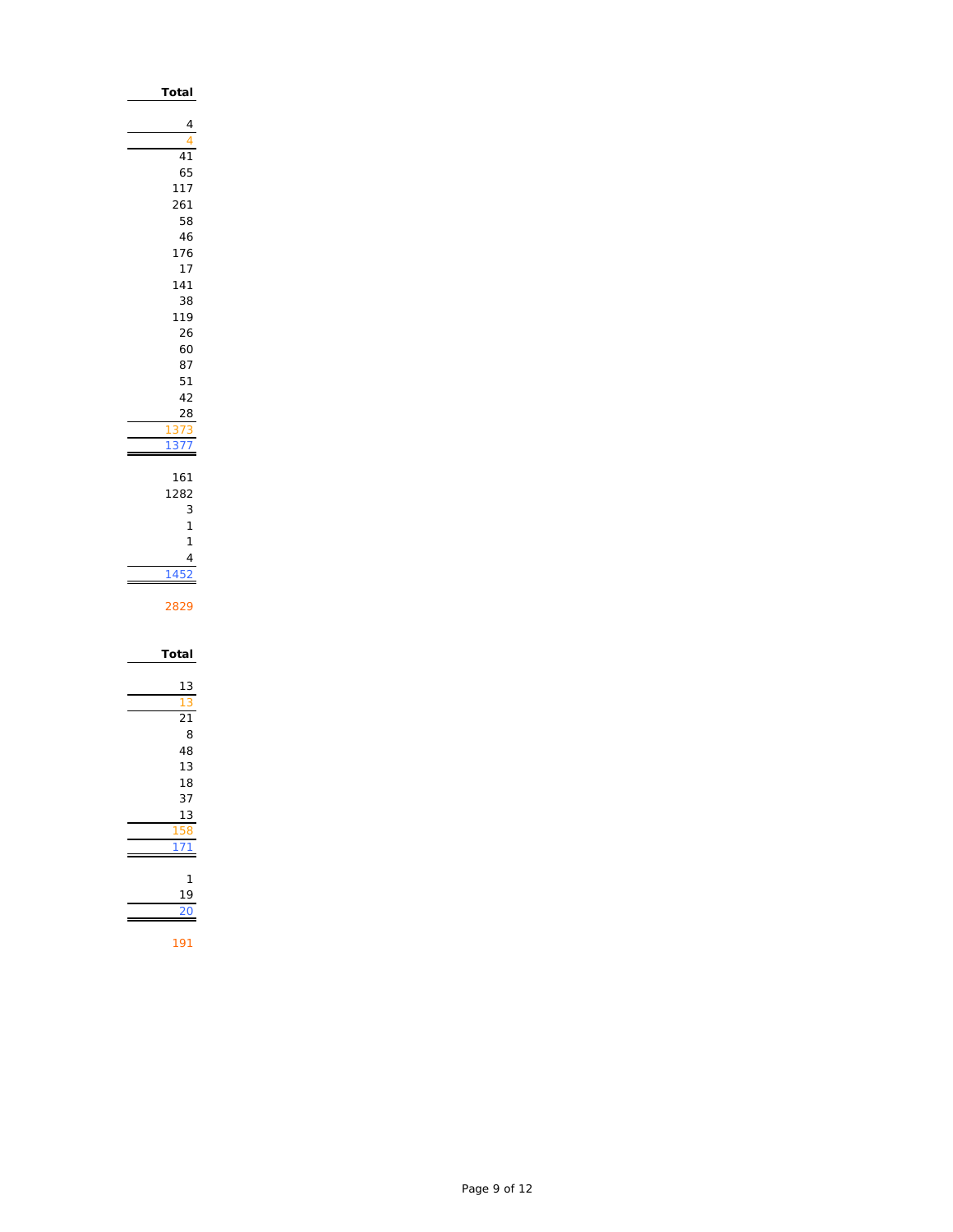| Total                                                                             |
|-----------------------------------------------------------------------------------|
| 83<br>66<br>24<br>157<br>3ť<br>3                                                  |
| 1<br>28<br>9<br>359                                                               |
| Total<br>1                                                                        |
| 1                                                                                 |
| 6<br>32<br>1                                                                      |
| 111                                                                               |
| Total                                                                             |
| 37<br>18<br>67<br>31<br>29<br>$\overline{4}$<br>70<br>114<br>250<br>31<br>17<br>8 |
| 79<br>48<br>5<br>1<br>1<br>24<br>(<br>1                                           |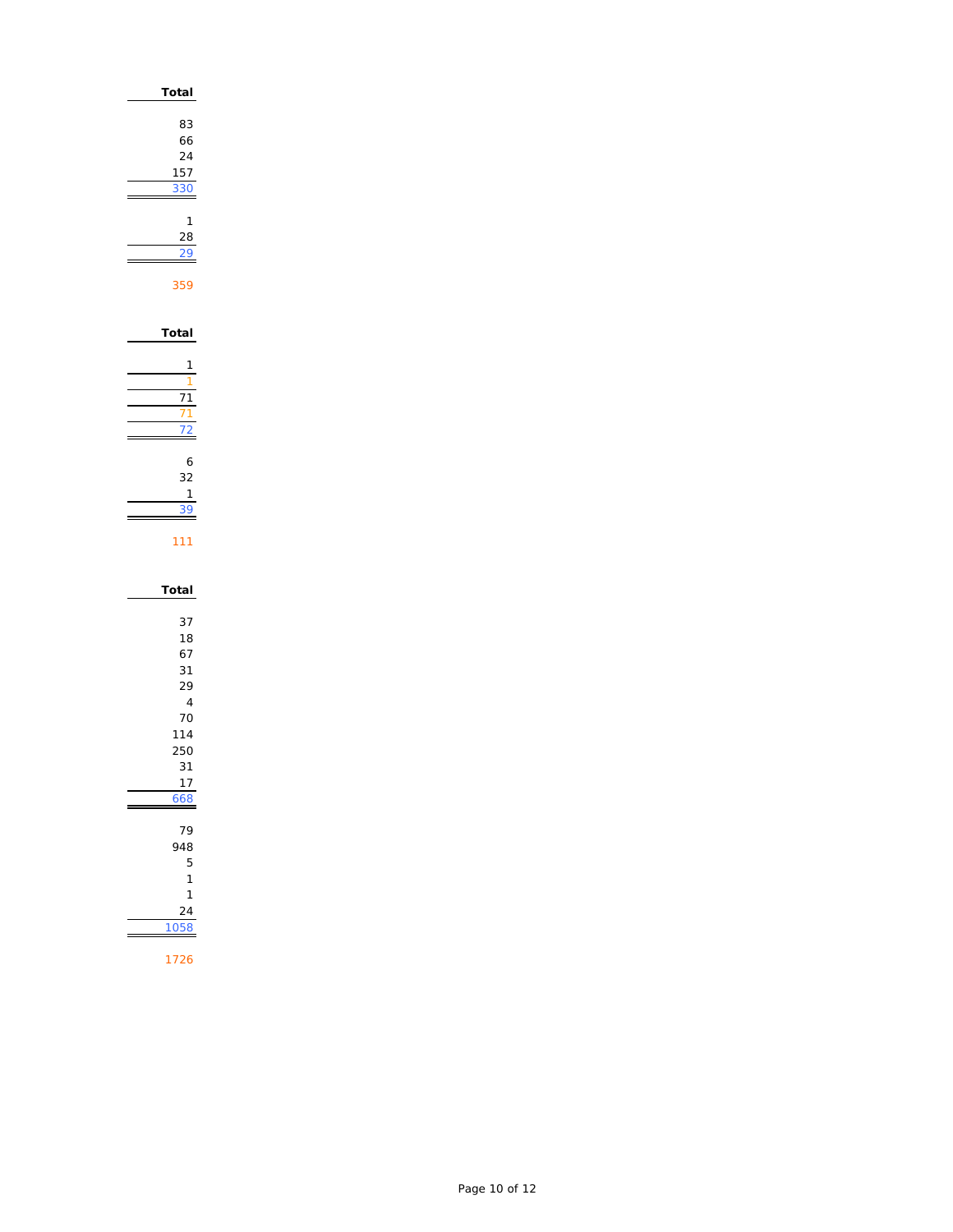| Total                                                                     |
|---------------------------------------------------------------------------|
| 81<br>31<br>17<br>27<br>$\frac{14}{1}$<br>$\overline{21}$<br>26<br>23     |
| $\overline{4}$<br>11<br>1<br>$\overline{4}$<br>$\overline{4}$<br>50<br>28 |
| ÷                                                                         |
| 2<br>7<br>80<br>$\mathbf{1}$<br>472<br>19<br>31<br>$\frac{12}{2}$         |
| 954                                                                       |
| Total                                                                     |
|                                                                           |
| Total                                                                     |
|                                                                           |
|                                                                           |
| 34                                                                        |
| 263                                                                       |